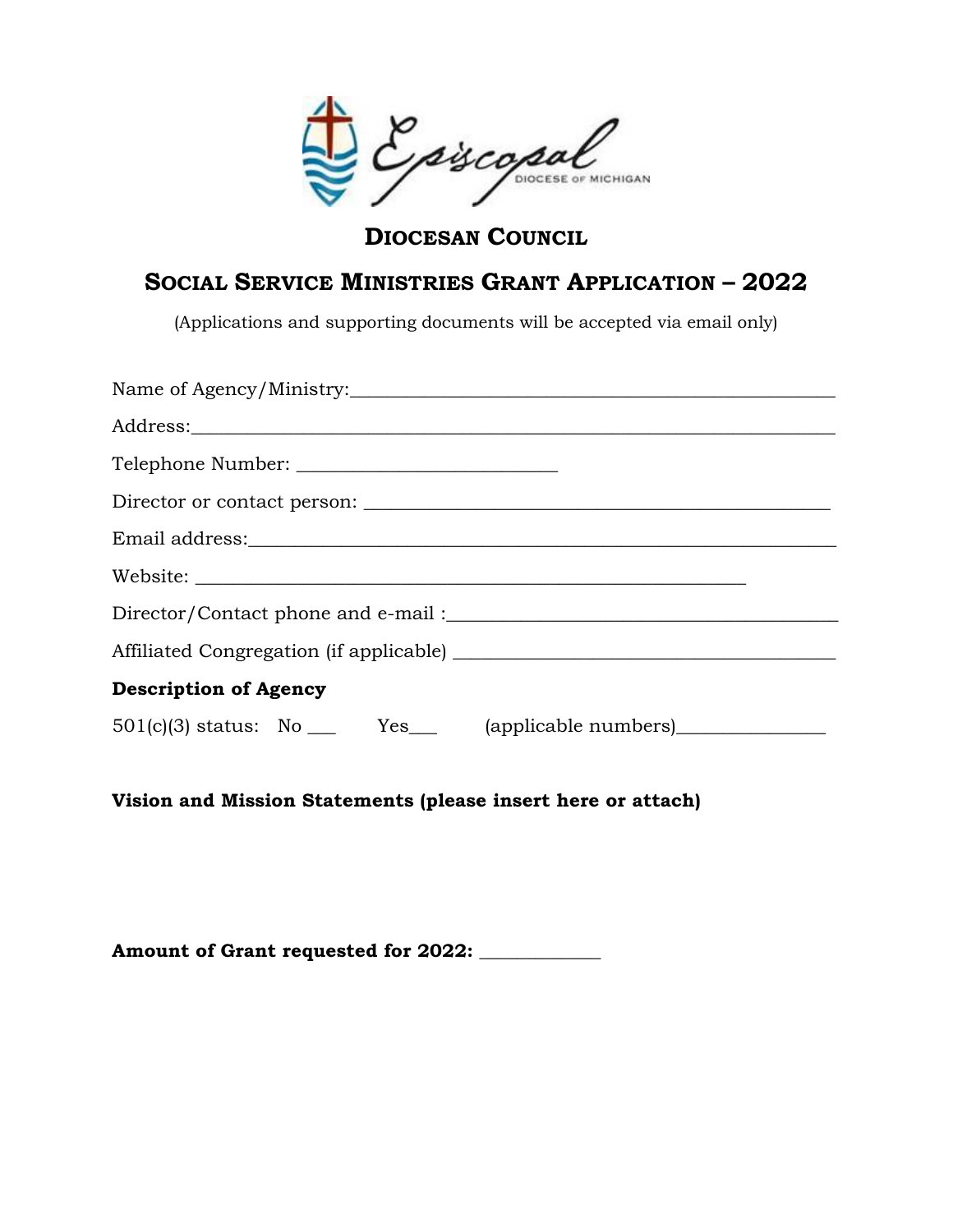**Please describe in detail how these grant monies will be** spent and what specific need will be met in your community (*please use additional page if needed)* 

**What community partnerships do you have at the present time? Explain in detail the relationships**.

**Please list any other grant opportunities for which you may qualify and/or have applied.**

**Please identify any diocesan funded loans or grants that your congregation/agency has received within the last 5 years. (List dates, description of loan/grant and amounts).** *(Prior loans or grants are not a disqualifier for the Social Service grant).*